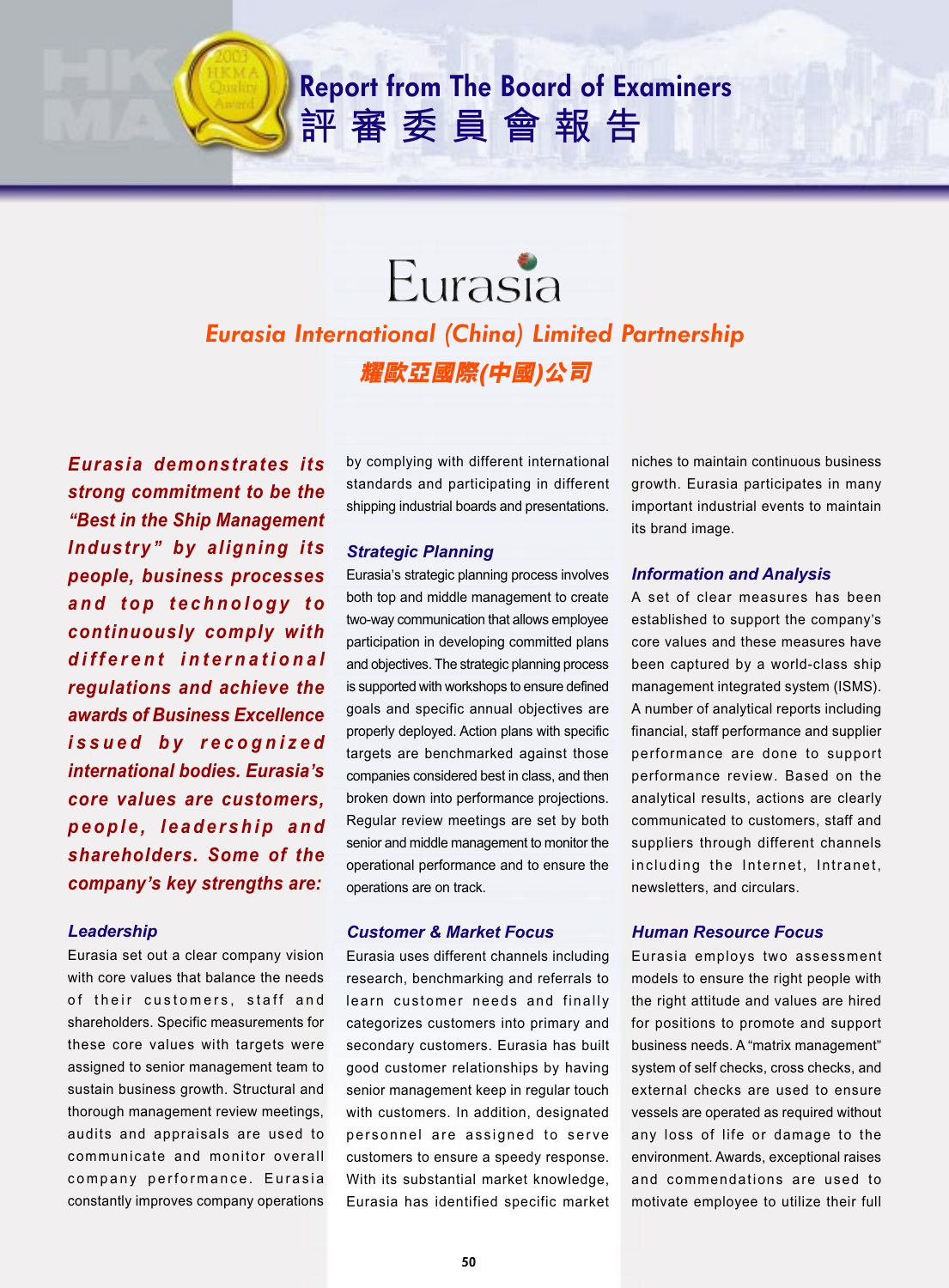# **Report from The Board of Examiners** 評審委員會報告

potential. Subsequently, a robust system of performance measurement which addresses competence, values and many other elements are used to check if further improvement is required to meet both customer and company needs.

## *Process Management*

Eurasia has clearly defined key business and supporting processes with detailed process control and performance measures. Internal and external customer requirements are incorporated into these processes to enhance customer satisfaction and continuous improvement. All key processes are regularly reviewed against set measures and benchmarked internally and externally for process efficiency.

## *Business Results*

Eurasia maintains overall good Financial and Market results despite of economic slowdown in recent years. There is even an increasing trend in new market and specialized segment which shows Eurasia is reaching its objectives. Eurasia maintains good customer satisfaction as evidenced by its customer retention record, positive referrals, customer awards and continuous good customer ratings. Internally, Eurasia maintains high employee satisfaction and some of them are better than industrial average In general, Eurasia demonstrates leadership in the industry by achieving the "Best Ship Manager" award in 2002.

耀歐亞國際(中國)公司(「耀 歐亞」)為展示其銳意成為「最 *佳航運管理公司」的堅定承諾,* 致力將旗下員工丶業務程序和優 秀技術融為一體,務求持續遵守 各項國際規定,並爭取著名國際 機構所頒發的優質經營獎項。耀 *歐亞的主要優勢如下:* 

#### 領導才能

耀歐亞訂有清晰的公司遠景,當中包括 一系列核心價值,用以平衡客戶、員工 和股東的需要。公司並為這些核心價值 制訂了特定的評核指標,連同業務目標

一起交予高級管理層負責,以支持業務 增長。此外,耀歐亞亦會透過嚴謹和深 入的管理層檢討會議丶審核和評估工 作,傳達並監察公司的整體表現。耀歐 亞致力遵守不同的國際標準,並且積極 參與航運業界的委員會和簡報會,藉以 不斷改善公司運作。

#### 策略性規劃

耀歐亞進行策略性規劃的過程中,高級 和中級管理層會開設雙向式溝通渠道, 讓員工參與制訂業務計劃和目標。耀歐 亞並設有不同的工作坊,支援策略性規 劃的程序,確保公司的宗旨和每年的目 標能妥善推行。耀歐亞亦設有行動計 劃,並將計劃目標與業界最優秀的公司 互相比較,繼而將結果轉化為表現預 測。此外,高級和中級管理層更會定期 安排檢討會議,監察公司的營運表現, 並確保業務已上正確軌道。

#### 顧客及市場焦點

耀歐亞致力運用多種渠道,例如研究丶 基準比較和轉介,了解客戶的需要,並 且最終將客戶分類為首要和次要客戶。 耀歐亞透過安排高級管理層與客戶保持 聯繫,成功與客戶建立良好關係,而且 所有客戶均由專屬員工提供服務,確保 能盡快回應他們的要求。耀歐亞憑藉淵 博的市場知識,順利確定不同的市場領 域,保持業務不斷增長。此外,耀歐亞 亦積極參與業界不少重要活動,以保持 其品牌形象。

#### 資訊及分析

耀歐亞設有一套明確的評核指標,支援